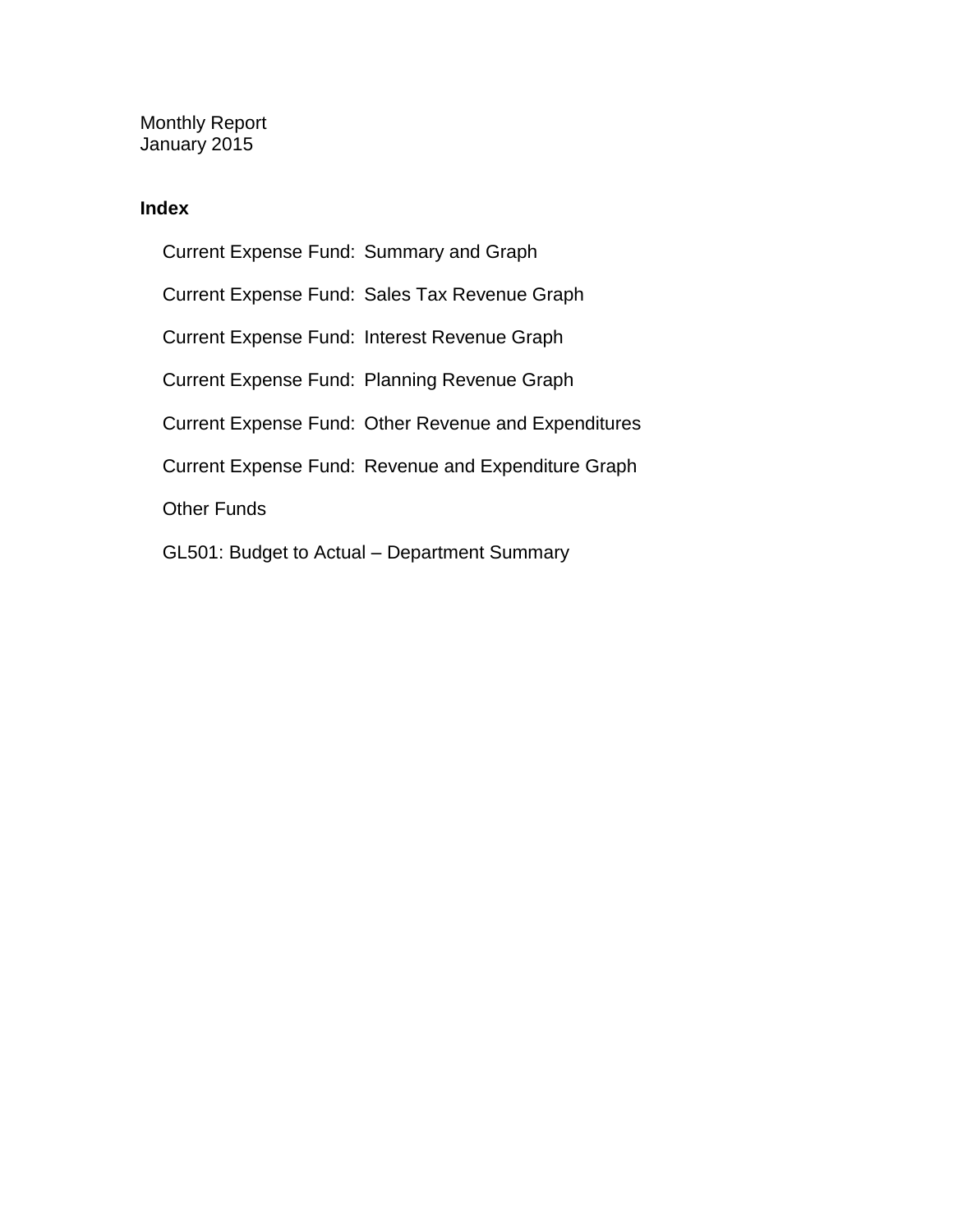#### Island County **Monthly Report / January 2015**

#### **CURRENT EXPENSE FUND Thousands (000's)**

|                               |                   | <b>Current Year</b>      |                                          |                       |                   | 2014                     |                                          |                       |                   | 2013                 |                                          |                      |
|-------------------------------|-------------------|--------------------------|------------------------------------------|-----------------------|-------------------|--------------------------|------------------------------------------|-----------------------|-------------------|----------------------|------------------------------------------|----------------------|
|                               | Current<br>Actual | <b>YTD</b><br>Actual     | <b>Budget</b><br>Net of Beg.<br>Fund Bal | % VS<br><b>Budget</b> | Current<br>Actual | <b>YTD</b><br>Actual     | <b>Budget</b><br>Net of Beg.<br>Fund Bal | % VS<br><b>Budget</b> | Current<br>Actual | <b>YTD</b><br>Actual | <b>Budget</b><br>Net of Beg.<br>Fund Bal | %VS<br><b>Budget</b> |
| Revenue                       |                   |                          |                                          |                       |                   |                          |                                          |                       |                   |                      |                                          |                      |
| Property Tax                  | 43                | 43                       | 7,786                                    | 1%                    | 61                | 61                       | 7,482                                    | 1%                    | 32                | 32                   | 7,291                                    | 0%                   |
| Sales Tax                     |                   | $\overline{\phantom{a}}$ | 5.157                                    | 0%                    | 344               | 344                      | 4.484                                    | 8%                    | 300               | 300                  | 4.052                                    | 7%                   |
| <b>Planning and Community</b> | 102               | 102                      | 1,830                                    | 6%                    | 104               | 104                      | 1,456                                    | 7%                    | 104               | 104                  | 1,363                                    | 8%                   |
| Interest - Investment         | 21                | 21                       | 552                                      | 4%                    | 44                | 44                       | 552                                      | 8%                    | 32                | 32                   | 302                                      | 11%                  |
| Gain/Loss on Investment       | (1)               | (1)                      |                                          |                       |                   |                          |                                          |                       | (1)               | (1)                  |                                          |                      |
| Other                         | 396               | 396                      | 6,585                                    | 6%                    | 563               | 563                      | 6,402                                    | 9%                    | 806               | 806                  | 5,427                                    | 15%                  |
| Subtotal                      | 561               | 562                      | 21,910                                   | 3%                    | 1,116             | 1,116                    | 20,376                                   | 5%                    | 1,273             | 1,273                | 18,435                                   | 7%                   |
| Intergovernmental (Grants)    | 55                | 55                       | 926                                      | 6%                    | 154               | 154                      | 951                                      | 16%                   | 42                | 42                   | 981                                      | 4%                   |
| Total                         | 616               | 617                      | 22,836                                   | 3%                    | 1,270             | 1,270                    | 21,327                                   | 6%                    | 1,315             | 1,315                | 19,416                                   | 7%                   |
| Interfund Transfers-In        | 2,958             | 2,958                    | 2,958                                    | 100%                  | 2,646             | 2,646                    | 2,714                                    | 97%                   | 2,357             | 2,357                | 2,367                                    | 100%                 |
| Use of Beg Fund Balance       | ٠                 | $\blacksquare$           | 619                                      | 0%                    |                   | $\overline{\phantom{0}}$ | 1.700                                    | $0\%$                 |                   | $\sim$               | 1.219                                    | 0%                   |
| <b>Total Revenue</b>          | 3,574             | 3,575                    | 26,413                                   | 14%                   | 3,916             | 3,916                    | 25,741                                   | 15%                   | 3,672             | 3,672                | 23,002                                   | 16%                  |
| Salaries & Benefits           | 646               | 646                      | 18,165                                   | 4%                    | 1,140             | 1,140                    | 17,515                                   | 7%                    | 1,184             | 1,184                | 15,612                                   | 8%                   |
| Services & Supplies           | 713               | 713                      | 6,234                                    | 11%                   | 715               | 715                      | 6,057                                    | 12%                   | 278               | 278                  | 5,607                                    | 5%                   |
| Capital                       |                   |                          | 410                                      | 0%                    |                   |                          | 362                                      | 0%                    |                   |                      | 604                                      | 0%                   |
| <b>Expenditures</b>           | 1.359             | 1,359                    | 24.809                                   | 5%                    | 1,855             | 1.855                    | 23,934                                   | 8%                    | 1,462             | 1,462                | 21,823                                   | 7%                   |
| Interfund Transfers-Out       | 1,604             | 1,604                    | 1,604                                    | 100%                  | 2,353             | 2,353                    | 1,807                                    | 130%                  | 953               | 953                  | 1,179                                    | 81%                  |
| <b>Total Expenditures</b>     | 2,963             | 2,963                    | 26,413                                   | 11%                   | 4,208             | 4,208                    | 25,741                                   | 16%                   | 2,415             | 2.415                | 23,002                                   | 10%                  |
| <b>Net Current Expense</b>    | 611               | 612                      | $\Omega$                                 |                       | (292)             | (292)                    | $\Omega$                                 |                       | 1.257             | 1.257                | $\Omega$                                 |                      |

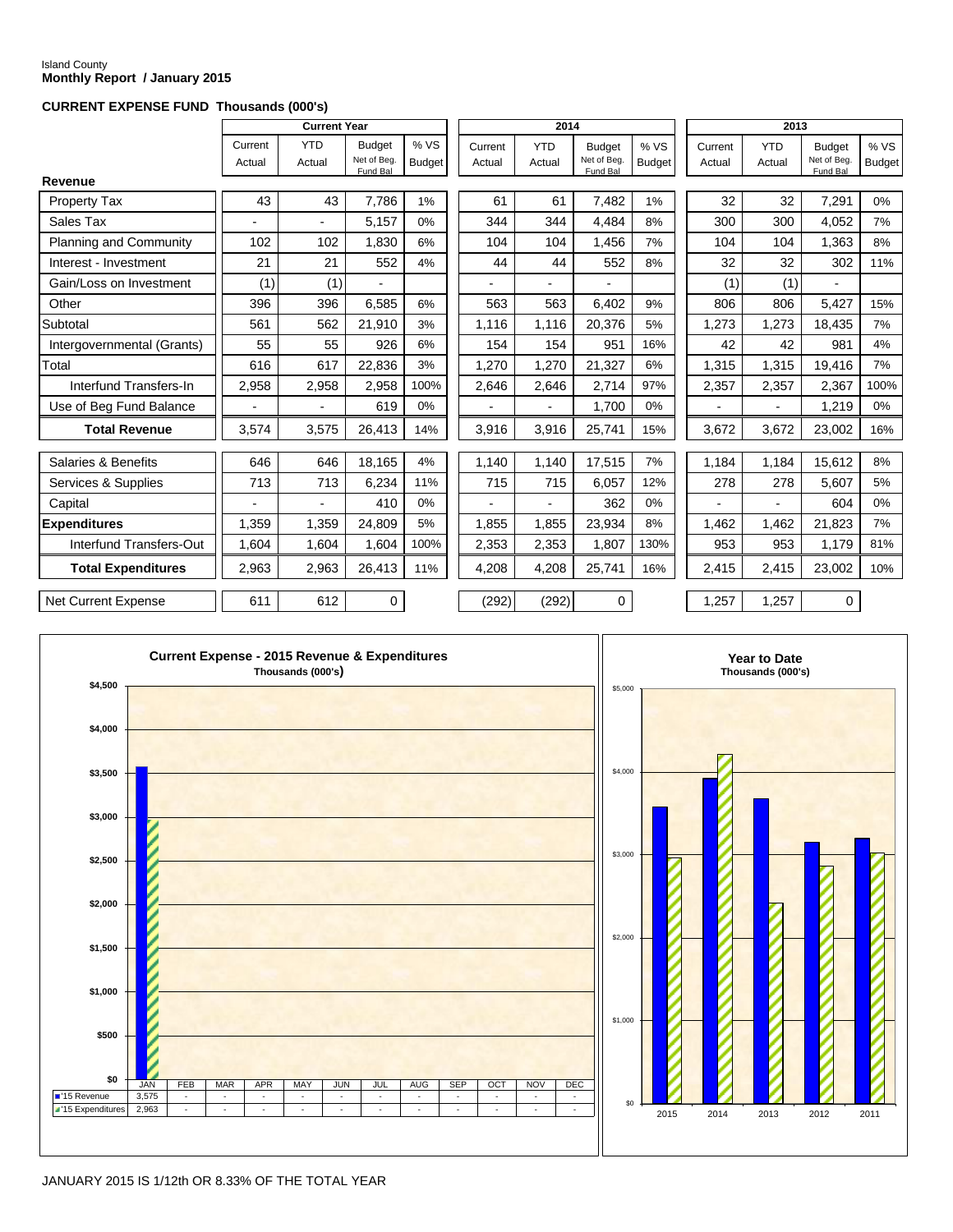

### **2015 Sales Tax Revenue - Current Expense Fund**

**Year to Date**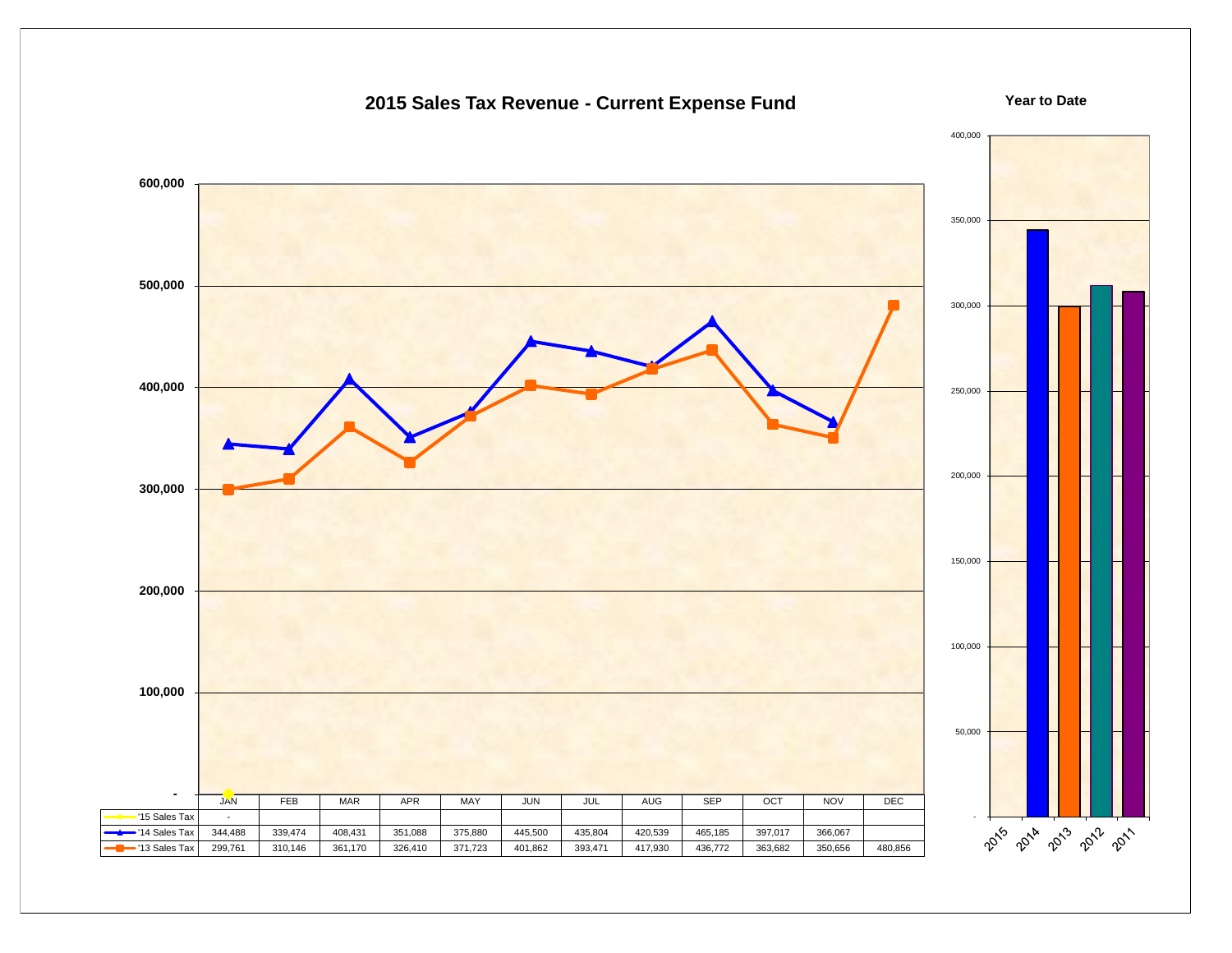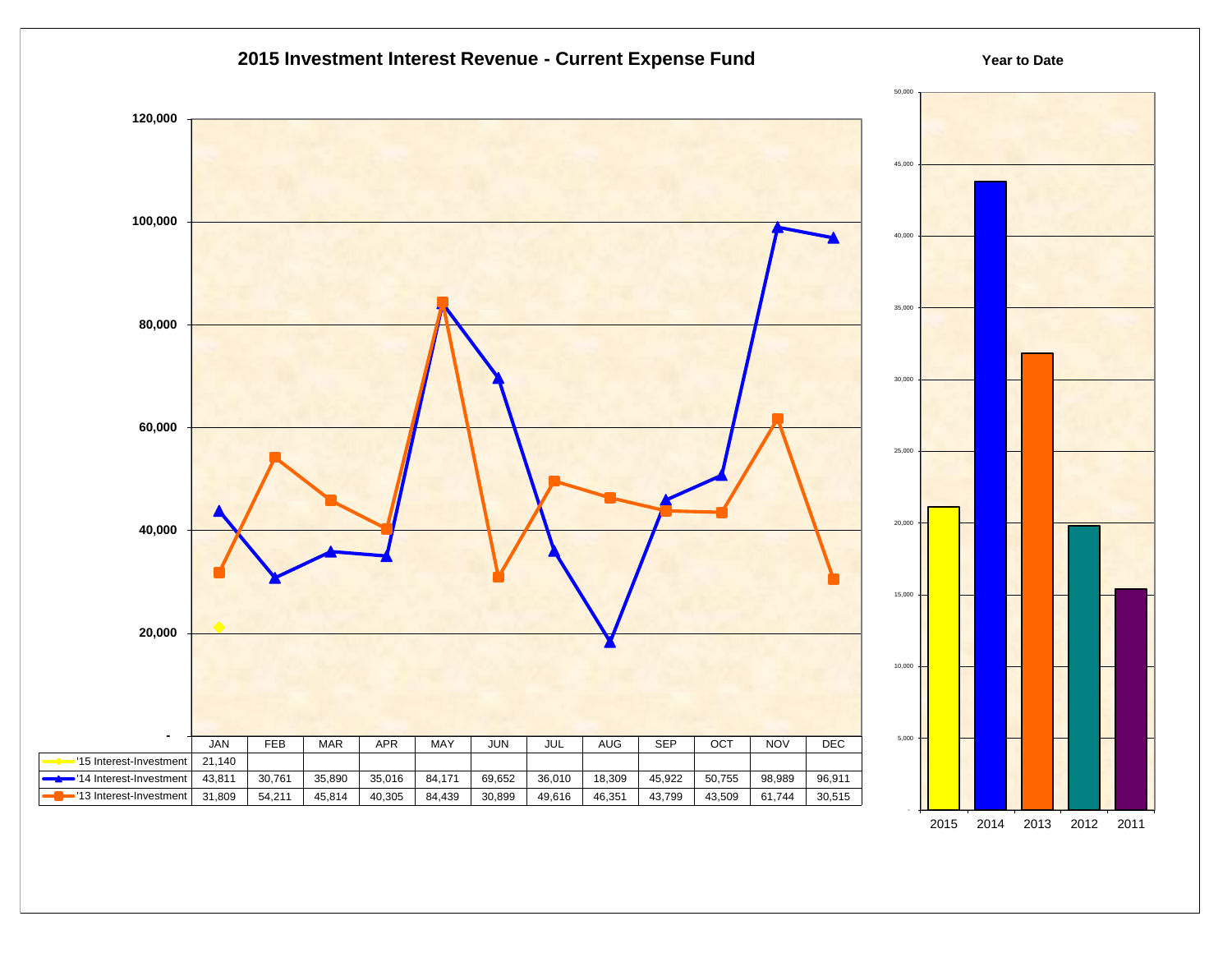

2015 2014 2013 2012 2011

-

### **2015 Planning Revenue - Current Expense Fund**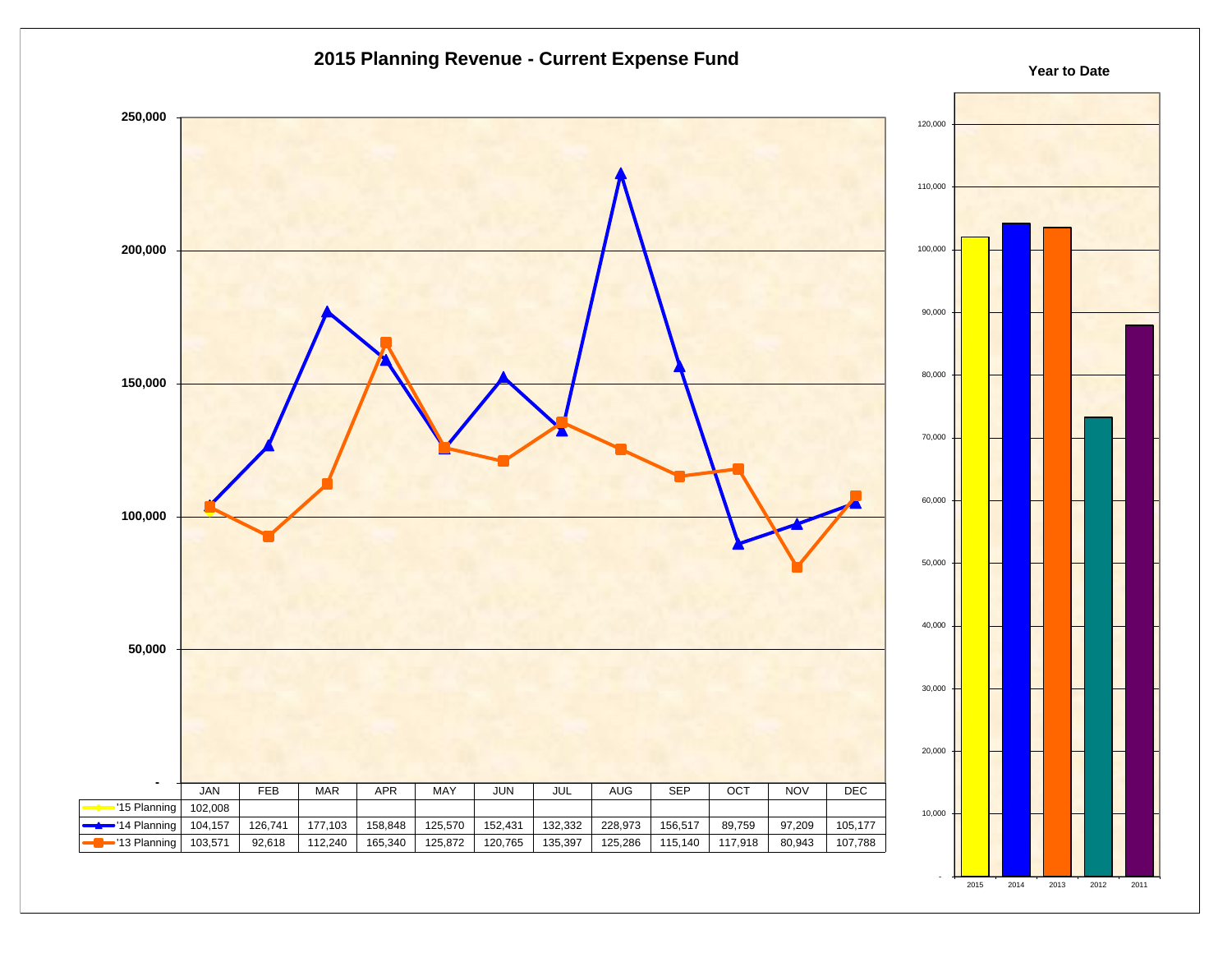## January 2015 **CURRENT EXPENSE FUND**

By Department

### **Other Revenue**

| <b>Year to Date</b>               | <b>ACTUAL</b> | <b>BUDGET</b> | Year to Date % |
|-----------------------------------|---------------|---------------|----------------|
| Auditor                           | 38,564        | 558,461       | 6.9%           |
| Clerk                             | 23,436        | 363,000       | 6.5%           |
| <b>District Court</b>             | 57,630        | 1,020,900     | 5.6%           |
| <b>Sheriff</b>                    | 118,384       | 621,228       | 19.1%          |
| <b>Sales Tax Criminal Justice</b> | 0             | 645,000       | 0.0%           |
| Cable Tax                         | 0             | 540,000       | 0.0%           |
| <b>Prop Tax Penalty</b>           | 49,757        | 383,000       | 13.0%          |
| Prop Tax Interest                 | 38,931        | 650,000       | 6.0%           |
| State Sh Rev PUD                  | 0             | 134,000       | $0.0\%$        |
| <b>County Assistance</b>          | 0             | 448,000       | $0.0\%$        |
| <b>Criminal Justice</b>           | 0             | 467,000       | 0.0%           |
| Liquor Tax                        | 0             | 240,000       | $0.0\%$        |
| Other                             | 69,390        | 512,912       | 13.5%          |
| <b>Total Other Revenue</b>        | 396,092       | 6,583,501     | 6.02%          |

## **Expenditures**

| <b>Year to Date</b>         | <b>ACTUAL</b> | <b>BUDGET</b> | Year to Date % |
|-----------------------------|---------------|---------------|----------------|
| Assessor                    | 43,581        | 1,170,958     | 3.7%           |
| Auditor                     | 31,048        | 890,542       | 3.5%           |
| <b>Budget</b>               | 2,378         | 68,686        | 3.5%           |
| <b>Central Services</b>     | 57,255        | 1,864,690     | 3.1%           |
| <b>Clerk</b>                | 18,206        | 517,236       | 3.5%           |
| Commissioners               | 21,843        | 641,991       | 3.4%           |
| Coroner                     | 8,238         | 274,116       | 3.0%           |
| <b>District Court</b>       | 46,623        | 1,187,084     | 3.9%           |
| <b>Emergency Management</b> | 2,765         | 208,565       | 1.3%           |
| <b>Facilities</b>           | 25,965        | 1,218,977     | 2.1%           |
| <b>GSA</b>                  | 85,790        | 1,195,847     | 7.2%           |
| <b>Human Resources</b>      | 11,403        | 447,057       | 2.6%           |
| <b>Human Services</b>       | 0             | 152,435       | 0.0%           |
| Miscellaneous               | 56,443        | 245,779       | 23.0%          |
| Parks                       | 10,315        | 310,373       | 3.3%           |
| Planning                    | 60,949        | 1,964,665     | 3.1%           |
| Prosecutor                  | 53,640        | 1,551,536     | 3.5%           |
| <b>Sheriff</b>              | 429,110       | 7,893,435     | 5.4%           |
| <b>Superior Court</b>       | 61,256        | 1,190,876     | 5.1%           |
| <b>Treasurer</b>            | 20,496        | 638,948       | 3.2%           |
| Non Departmental            | 311,648       | 1,175,550     | 26.5%          |
| <b>Total Expenditures</b>   | 1,358,952     | 24,809,346    | 5.48%          |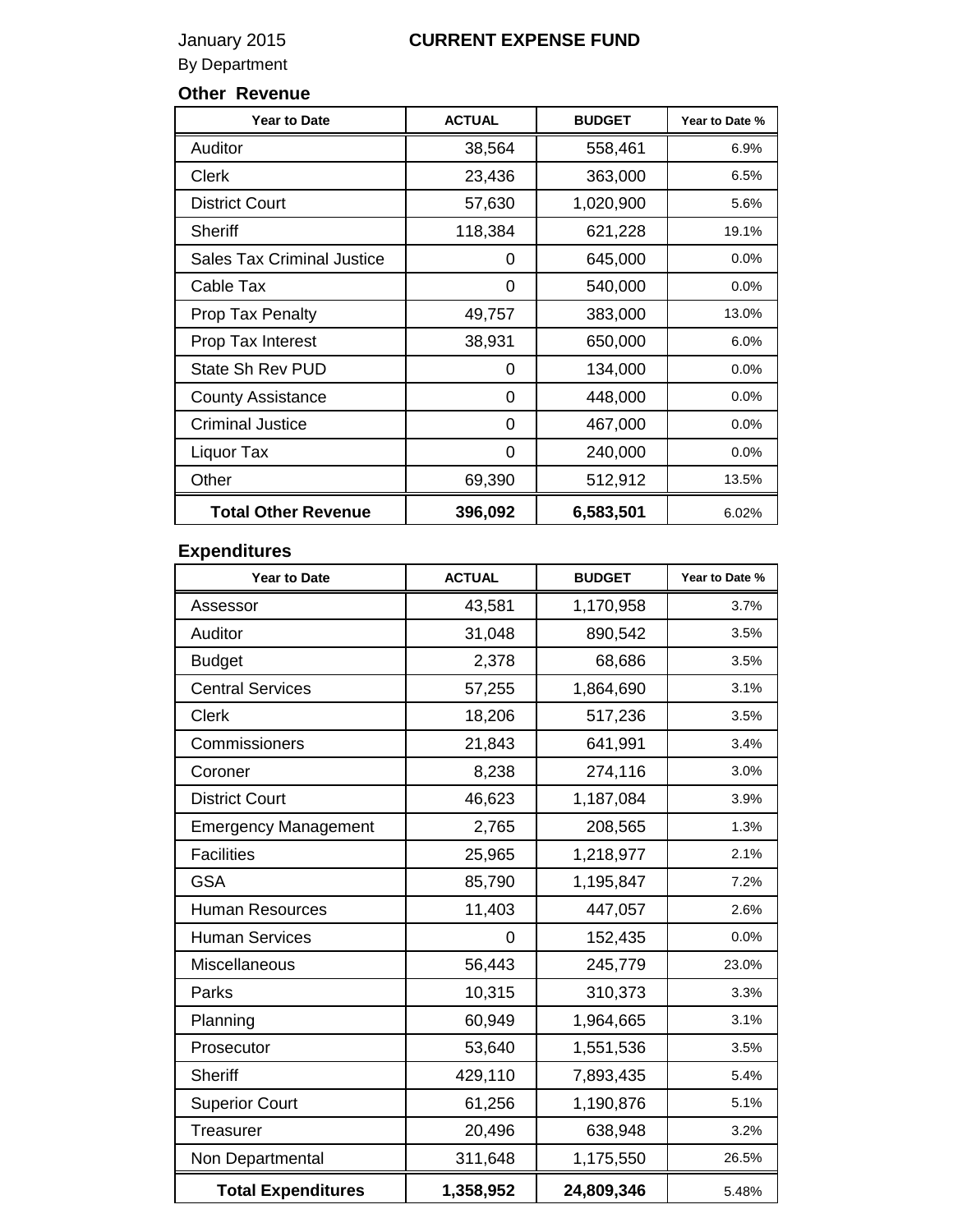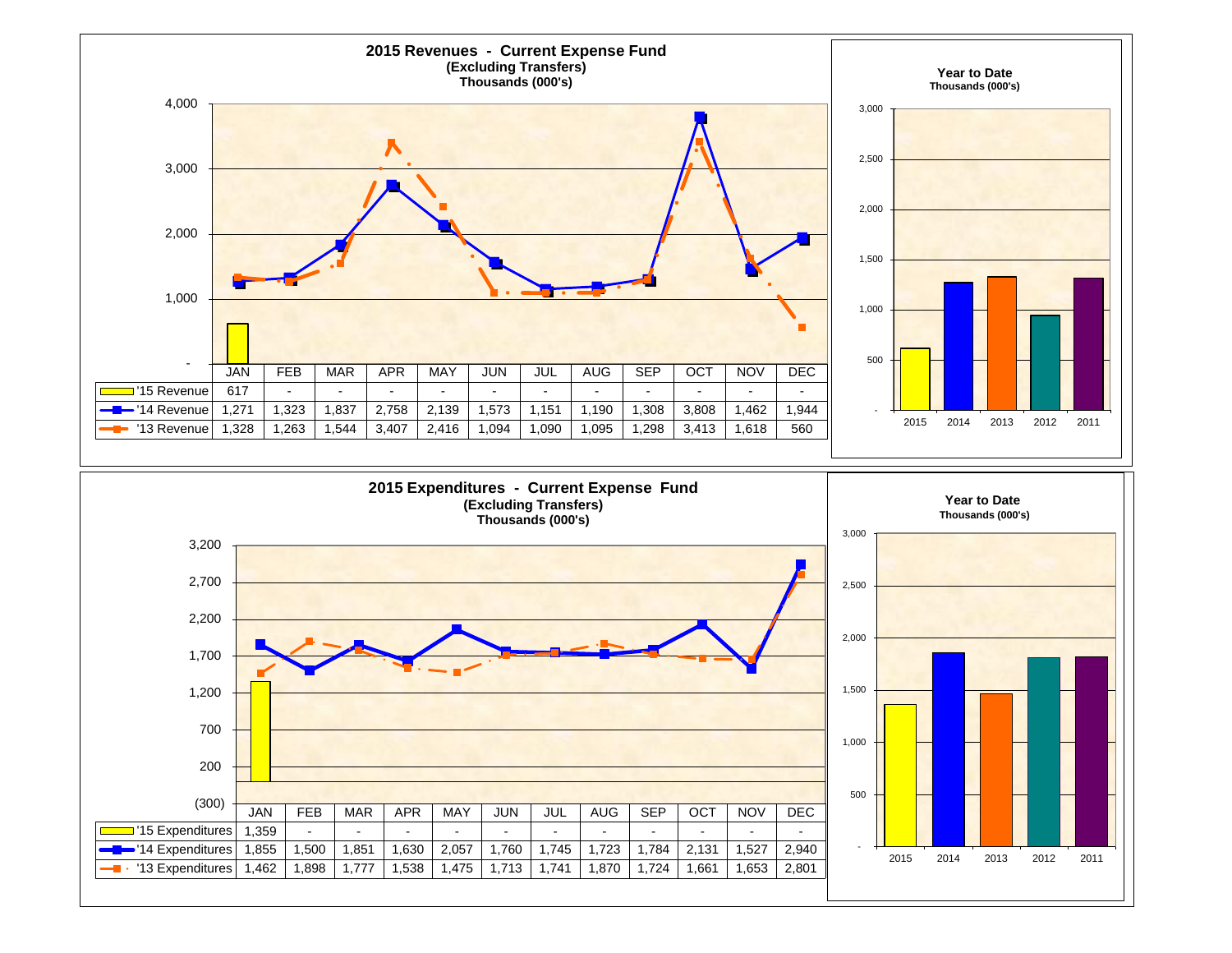### January 2015 **OTHER FUNDS**

#### **Revenue**

| <b>Year to Date</b>         | <b>Actual Transfers</b> | <b>Actual Revenue</b><br>(Excludes Transfers) | <b>Budget</b><br>(Excludes Transfers) | <b>Year to Date</b><br>% |
|-----------------------------|-------------------------|-----------------------------------------------|---------------------------------------|--------------------------|
| <b>Clean Water Utility</b>  |                         | 9,059                                         | 1,460,000                             | 0.6%                     |
| <b>Conservation Futures</b> |                         | 3,566                                         | 831,370                               | 0.4%                     |
| <b>Health Funds</b>         | 492,667                 | 196,520                                       | 3,407,529                             | 5.8%                     |
| Human Services Funds        | 393,486                 | 42,277                                        | 4,100,743                             | 1.0%                     |
| Juvenile Detention Facility | 300,000                 | 1,604                                         | 900,690                               | 0.2%                     |
| <b>Public Works Funds</b>   | 902,322                 | 241,103                                       | 23,058,704                            | 1.0%                     |
| <b>REET 1 &amp; 2</b>       |                         | 126,198                                       | 2,689,945                             | 4.7%                     |
| Solid Waste                 |                         | 482,192                                       | 6,176,559                             | 7.8%                     |
| <b>Extension Services</b>   | 128,411                 | 51,181                                        | 245,511                               | 20.8%                    |
| Insurance Reserve           |                         | 598,778                                       | 885,253                               | 67.6%                    |
| <b>Motor Pool</b>           | 463,741                 | 0                                             | $\Omega$                              |                          |
| <b>Miscellaneous</b>        | 181,784                 | 30,218                                        | 2,976,970                             | 1.0%                     |

### **Expenditures**

| <b>Year to Date</b>         | <b>Actual Transfers</b> | <b>Actual Expenditures</b><br>(Excludes Transfers) | <b>Budget</b><br>(Excludes Transfers) | <b>Year to Date</b><br>% |
|-----------------------------|-------------------------|----------------------------------------------------|---------------------------------------|--------------------------|
| <b>Clean Water Utility</b>  | 70,510                  | 136                                                | 1,389,490                             | 0.0%                     |
| <b>Conservation Futures</b> |                         | 254                                                | 831,370                               | 0.0%                     |
| <b>Health Funds</b>         | 155,202                 | 157,952                                            | 3,744,994                             | 4.2%                     |
| Human Services Funds        | 434,429                 | 101,797                                            | 4,059,800                             | 2.5%                     |
| Juvenile Detention Facility | 61,287                  | 62,308                                             | 1,139,403                             | 5.5%                     |
| <b>Public Works Funds</b>   | 1,995,672               | 585,845                                            | 21,965,354                            | 2.7%                     |
| <b>REET 1 &amp; 2</b>       | 864,247                 |                                                    | 1,825,698                             | 0.0%                     |
| Solid Waste                 | 422,823                 | 292,800                                            | 5,753,736                             | 5.1%                     |
| <b>Extension Services</b>   |                         | 14,476                                             | 373,922                               | 3.9%                     |
| <b>Insurance Reserve</b>    | 33,617                  | 5,223                                              | 885,253                               | 0.6%                     |
| <b>Motor Pool</b>           | 31,241                  | $\Omega$                                           | 450,000                               | 0.0%                     |
| <b>Miscellaneous</b>        | 147,556                 | 170,635                                            | 3,011,198                             | 5.7%                     |

#### **Grouped Funds**

Health Funds [Public Health Pooling, Natural Resources, Water Quality (104,165,149)]

Human Services Funds [Housing, Homeless Housing, Veterans, Mental Health, Developmental Disabilities, Alcohol Abuse, Therapeutic Sales Tax, Admin (105,106,107,113,114,123,126,129)

Public Works Funds [Road, Paths & Trails, Admin, Storm & Surface Water, Capital Drainage, Equipment Rental & Revolving (101,137,139,144,321,501,119,410)

Miscellaneous [Law Library, Elections, Fire Permit, Treasurer & Auditor O&M, Rural County Sales Tax, 2% Hotel/Motel Public Facilities,CASA, Drug Seizure, Anti Profiteering, Enhanced 911, Family Resource Centers, Joint Tourism, Federal Asset Fortfeiture, Trial Court Improvement, Historic Preservation (103,111,115,116,118,121,124,130,131,133,136,140,141,142,143,146,147,157,180)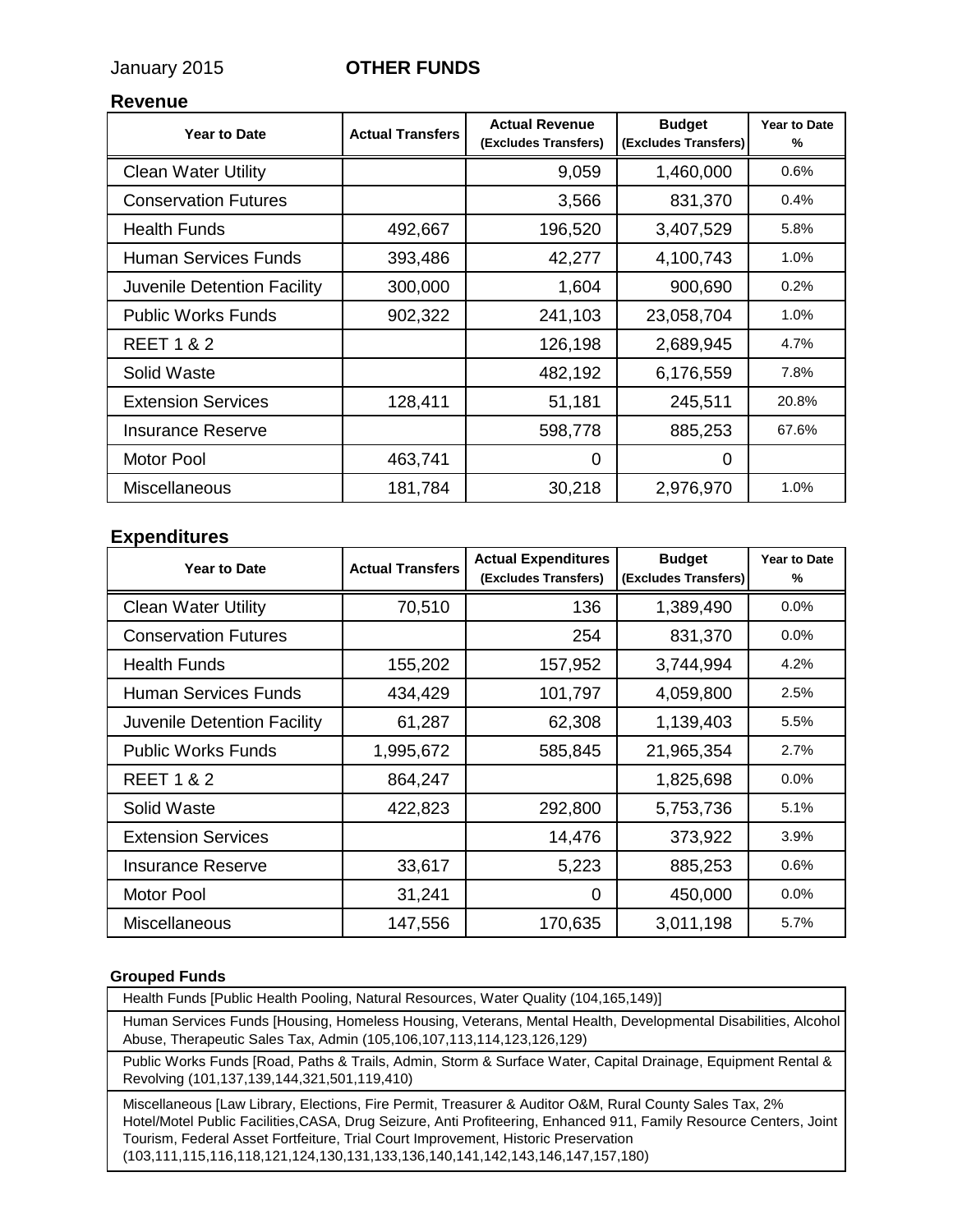|                                                       |                |               | <b>Report Date: 01/31/2015</b> |                |                       |
|-------------------------------------------------------|----------------|---------------|--------------------------------|----------------|-----------------------|
| <b>Group - Description</b>                            | <b>Budget</b>  | <b>Actual</b> | <b>Encumbrance</b>             | <b>Balance</b> | Percent<br><b>YTD</b> |
| Dept: 11 PUBLIC WORKS                                 |                |               |                                |                |                       |
| <b>Revenue</b>                                        |                |               |                                |                |                       |
| 34 CHARGES FOR GOODS & SERVICES                       | 20,826.00      | 777.76        | 0.00                           | 20,048.24      | 3.73                  |
| <b>36 MISCELLANEOUS REVENUES</b>                      | 5,600.00       | 0.00          | 0.00                           | 5,600.00       | 0.00                  |
| 39 OTHER FINANCING SOURCES                            | 283,947.00     | 283,947.00    | 0.00                           | 0.00           | 100.00                |
| <b>Revenue Total:</b>                                 | 310,373.00     | 284,724.76    | 0.00                           | 25,648.24      | 91.73                 |
| <b>Expenditures</b>                                   |                |               |                                |                |                       |
| 10 SALARIES                                           | 163,487.00     | 6,071.33      | 0.00                           | 157,415.67     | 3.71                  |
| 15 BENEFITS                                           | 85,964.00      | 3,050.40      | 0.00                           | 82,913.60      | 3.54                  |
| 20 MAINTENANCE & OPERATIONS                           | 58,882.00      | 1,193.04      | 0.00                           | 57,688.96      | 2.02                  |
| <b>30 INTERGOVERNMENT</b>                             | 1,040.00       | 0.00          | 0.00                           | 1,040.00       | 0.00                  |
| 50 INTERDEPT & TRANSFERS                              | 1,000.00       | 0.00          | 0.00                           | 1,000.00       | 0.00                  |
| <b>Expenditure Total:</b>                             | 310,373.00     | 10,314.77     | 0.00                           | 300,058.23     | 3.32                  |
| <b>Dept Total:</b>                                    | 0.00           | 274,409.99    | 0.00                           | (274, 409.99)  |                       |
| <b>Dept: 13 HUMAN SERVICES</b><br><b>Expenditures</b> |                |               |                                |                |                       |
| 20 MAINTENANCE & OPERATIONS                           | 152,435.00     | 0.00          | 0.00                           | 152,435.00     | 0.00                  |
| 50 INTERDEPT & TRANSFERS                              | 6,010.00       | 6,010.00      | 0.00                           | 0.00           | 100.00                |
| <b>Expenditure Total:</b>                             | 158,445.00     | 6,010.00      | 0.00                           | 152,435.00     | 3.79                  |
| <b>Dept Total:</b>                                    | (158, 445.00)  | (6,010.00)    | 0.00                           | (152, 435.00)  |                       |
| Dept: 20 ASSESSOR<br><b>Revenue</b>                   |                |               |                                |                |                       |
| 34 CHARGES FOR GOODS & SERVICES                       | 21,375.00      | 1,160.62      | 0.00                           | 20,214.38      | 5.42                  |
| <b>Revenue Total:</b>                                 | 21,375.00      | 1,160.62      | 0.00                           | 20,214.38      | 5.42                  |
| <b>Expenditures</b>                                   |                |               |                                |                |                       |
| 10 SALARIES                                           | 738,883.00     | 25,695.89     | 0.00                           | 713,187.11     | 3.47                  |
| 15 BENEFITS                                           | 328,075.00     | 9,881.99      | 0.00                           | 318,193.01     | 3.01                  |
| 20 MAINTENANCE & OPERATIONS                           | 104,000.00     | 8,003.19      | 0.00                           | 95,996.81      | 7.69                  |
| <b>Expenditure Total:</b>                             | 1,170,958.00   | 43,581.07     | 0.00                           | 1,127,376.93   | 3.72                  |
| <b>Dept Total:</b>                                    | (1,149,583.00) | (42, 420.45)  | 0.00                           | (1,107,162.55) |                       |
| Dept: 21 AUDITOR<br><b>Revenue</b>                    |                |               |                                |                |                       |
| 32 LICENSES & PERMITS                                 | 5,000.00       | 297.00        | 0.00                           | 4,703.00       | 5.94                  |
| 34 CHARGES FOR GOODS & SERVICES                       | 552,361.00     | 38,503.02     | 0.00                           | 513,857.98     | 6.97                  |
| <b>36 MISCELLANEOUS REVENUES</b>                      | 1,100.00       | (236.23)      | 0.00                           | 1,336.23       | $-21.47$              |
| <b>Revenue Total:</b>                                 | 558,461.00     | 38,563.79     | 0.00                           | 519,897.21     | 6.90                  |
| <b>Expenditures</b>                                   |                |               |                                |                |                       |
| 10 SALARIES                                           | 574,578.00     | 18,982.26     | 0.00                           | 555,595.74     | 3.30                  |
| 15 BENEFITS                                           | 239,812.00     | 7,387.09      | 0.00                           | 232,424.91     | 3.08                  |
| 20 MAINTENANCE & OPERATIONS                           | 76,152.00      | 4,678.35      | 0.00                           | 71,473.65      | 6.14                  |
| <b>Expenditure Total:</b>                             | 890,542.00     | 31,047.70     | 0.00                           | 859,494.30     | 3.48                  |
| <b>Dept Total:</b>                                    | (332,081.00)   | 7,516.09      | 0.00                           | (339, 597.09)  |                       |

#### **Dept: 24 CLERK Revenue**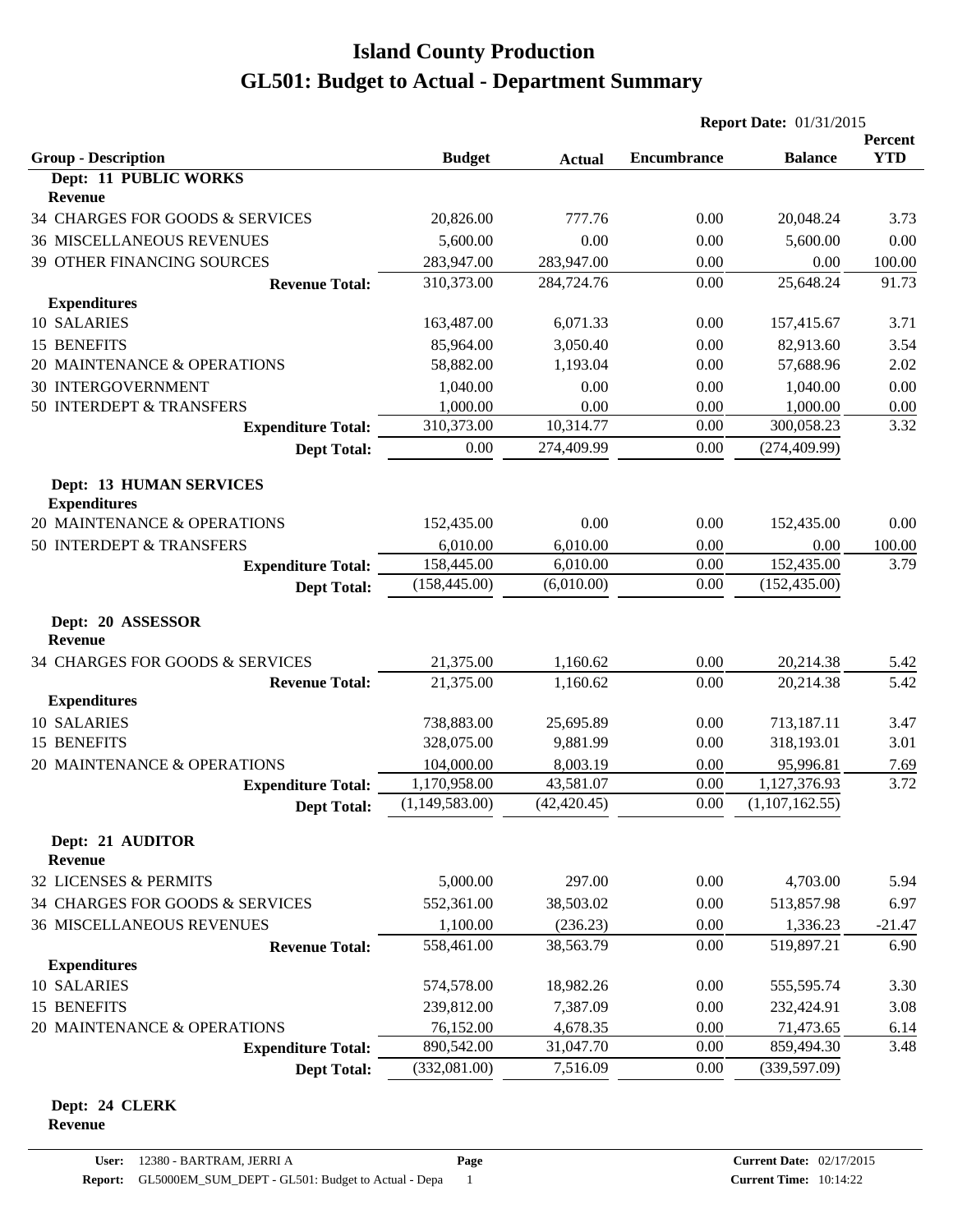|                                                         |                |               | <b>Report Date: 01/31/2015</b> |                                 |                       |
|---------------------------------------------------------|----------------|---------------|--------------------------------|---------------------------------|-----------------------|
| <b>Group - Description</b>                              | <b>Budget</b>  | <b>Actual</b> | <b>Encumbrance</b>             | <b>Balance</b>                  | Percent<br><b>YTD</b> |
| 33 INTERGOVERMENTAL REVENUES                            | 55,100.00      | 3,085.00      | 0.00                           | 52,015.00                       | 5.59                  |
| 34 CHARGES FOR GOODS & SERVICES                         | 262,000.00     | 17,485.95     | 0.00                           | 244,514.05                      | 6.67                  |
| <b>35 FINES &amp; PENALTIES</b>                         | 85,900.00      | 5,097.19      | 0.00                           | 80,802.81                       | 5.93                  |
| <b>36 MISCELLANEOUS REVENUES</b>                        | 12,000.00      | 853.22        | 0.00                           | 11,146.78                       | 7.11                  |
| 39 OTHER FINANCING SOURCES                              | 9,000.00       | 9,000.00      | 0.00                           | 0.00                            | 100.00                |
| <b>Revenue Total:</b>                                   | 424,000.00     | 35,521.36     | 0.00                           | 388,478.64                      | 8.37                  |
| <b>Expenditures</b>                                     |                |               |                                |                                 |                       |
| 10 SALARIES                                             | 364,216.00     | 13,462.82     | 0.00                           | 350,753.18                      | 3.69                  |
| 15 BENEFITS                                             | 114,020.00     | 4,370.18      | 0.00                           | 109,649.82                      | 3.83                  |
| 20 MAINTENANCE & OPERATIONS                             | 39,000.00      | 373.52        | 0.00                           | 38,626.48                       | 0.95                  |
| <b>Expenditure Total:</b>                               | 517,236.00     | 18,206.52     | 0.00                           | 499,029.48                      | 3.51                  |
| <b>Dept Total:</b>                                      | (93, 236.00)   | 17,314.84     | 0.00                           | (110, 550.84)                   |                       |
| <b>Dept: 25 COMMISSIONERS</b><br><b>Expenditures</b>    |                |               |                                |                                 |                       |
| 10 SALARIES                                             | 415,843.00     | 16,174.07     | 0.00                           | 399,668.93                      | 3.88                  |
| 15 BENEFITS                                             | 167,848.00     | 5,459.83      | 0.00                           | 162,388.17                      | 3.25                  |
| 20 MAINTENANCE & OPERATIONS                             | 58,300.00      | 209.20        | 0.00                           | 58,090.80                       | 0.35                  |
| <b>Expenditure Total:</b>                               | 641,991.00     | 21,843.10     | 0.00                           | 620,147.90                      | 3.40                  |
| <b>Dept Total:</b>                                      | (641,991.00)   | (21, 843.10)  | 0.00                           | (620, 147.90)                   |                       |
| <b>Dept: 26 CENTRAL SERVICES</b><br><b>Expenditures</b> |                |               |                                |                                 |                       |
| 10 SALARIES                                             | 522,880.00     | 14,355.57     | 0.00                           | 508,524.43                      | 2.74                  |
| 15 BENEFITS                                             | 262,165.00     | 6,641.87      | 0.00                           | 255,523.13                      | 2.53                  |
| 20 MAINTENANCE & OPERATIONS                             | 640,835.00     | 36,257.30     | 0.00                           | 604,577.70                      | 5.65                  |
| <b>40 CAPITAL</b>                                       | 367,200.00     | 0.00          | 0.00                           | 367,200.00                      | 0.00                  |
| 50 INTERDEPT & TRANSFERS                                | 71,610.00      | 0.00          | 0.00                           | 71,610.00                       | 0.00                  |
| <b>Expenditure Total:</b>                               | 1,864,690.00   | 57,254.74     | 0.00                           | 1,807,435.26                    | 3.07                  |
| <b>Dept Total:</b>                                      | (1,864,690.00) | (57, 254.74)  | 0.00                           | (1,807,435.26)                  |                       |
| Dept: 27 CORONER<br><b>Revenue</b>                      |                |               |                                |                                 |                       |
| 33 INTERGOVERMENTAL REVENUES                            | 20,000.00      | 0.00          | 0.00                           | 20,000.00                       | 0.00                  |
| <b>Revenue Total:</b><br><b>Expenditures</b>            | 20,000.00      | 0.00          | 0.00                           | 20,000.00                       | 0.00                  |
| 10 SALARIES                                             | 117,335.00     | 4,508.92      | 0.00                           | 112,826.08                      | 3.84                  |
| 15 BENEFITS                                             | 54,781.00      | 1,874.47      | 0.00                           | 52,906.53                       | 3.42                  |
| 20 MAINTENANCE & OPERATIONS                             | 102,000.00     | 1,854.63      | 0.00                           | 100,145.37                      | 1.81                  |
| <b>Expenditure Total:</b>                               | 274,116.00     | 8,238.02      | 0.00                           | 265,877.98                      | 3.00                  |
| <b>Dept Total:</b>                                      | (254, 116.00)  | (8,238.02)    | 0.00                           | (245, 877.98)                   |                       |
| Dept: 28 FACILITIES MANAGEMENT<br><b>Revenue</b>        |                |               |                                |                                 |                       |
| 34 CHARGES FOR GOODS & SERVICES                         | 75,720.00      | 7,564.05      | 0.00                           | 68,155.95                       | 9.98                  |
| 39 OTHER FINANCING SOURCES                              | 48,500.00      | 48,500.00     | 0.00                           | 0.00                            | 100.00                |
| <b>Revenue Total:</b>                                   | 124,220.00     | 56,064.05     | 0.00                           | 68,155.95                       | 45.13                 |
| <b>Expenditures</b>                                     |                |               |                                |                                 |                       |
| 12380 - BARTRAM, JERRI A<br>User:                       | Page           |               |                                | <b>Current Date: 02/17/2015</b> |                       |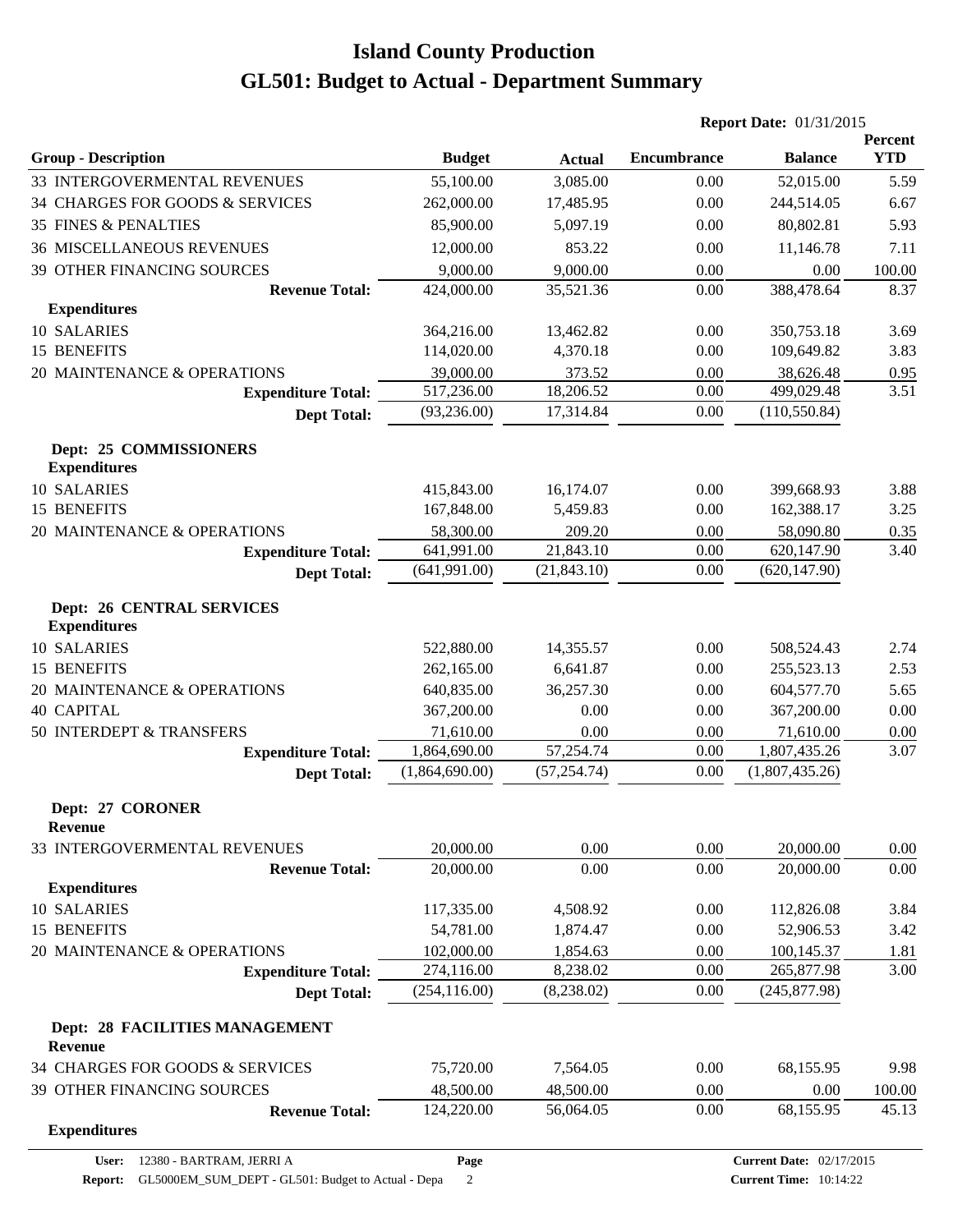|                                                      |                |               |                    | <b>Report Date: 01/31/2015</b>  |                       |
|------------------------------------------------------|----------------|---------------|--------------------|---------------------------------|-----------------------|
| <b>Group - Description</b>                           | <b>Budget</b>  | <b>Actual</b> | <b>Encumbrance</b> | <b>Balance</b>                  | Percent<br><b>YTD</b> |
| 10 SALARIES                                          | 500,984.00     | 19,425.18     | 0.00               | 481,558.82                      | 3.87                  |
| 15 BENEFITS                                          | 252,643.00     | 6,562.27      | 0.00               | 246,080.73                      | 2.59                  |
| 20 MAINTENANCE & OPERATIONS                          | 465,350.00     | (22.17)       | 0.00               | 465,372.17                      | $-0.00$               |
| <b>Expenditure Total:</b>                            | 1,218,977.00   | 25,965.28     | 0.00               | 1,193,011.72                    | 2.13                  |
| <b>Dept Total:</b>                                   | (1,094,757.00) | 30,098.77     | 0.00               | (1, 124, 855.77)                |                       |
| Dept: 29 DISTRICT COURT<br><b>Revenue</b>            |                |               |                    |                                 |                       |
| 33 INTERGOVERMENTAL REVENUES                         | 298,000.00     | 0.00          | 0.00               | 298,000.00                      | 0.00                  |
| 34 CHARGES FOR GOODS & SERVICES                      | 211,500.00     | 17,825.90     | 0.00               | 193,674.10                      | 8.42                  |
| <b>35 FINES &amp; PENALTIES</b>                      | 485,200.00     | 37,765.90     | 0.00               | 447,434.10                      | 7.78                  |
| <b>36 MISCELLANEOUS REVENUES</b>                     | 26,200.00      | 2,037.85      | 0.00               | 24,162.15                       | 7.77                  |
| 39 OTHER FINANCING SOURCES                           | 50,000.00      | 50,000.00     | 0.00               | 0.00                            | 100.00                |
| <b>Revenue Total:</b>                                | 1,070,900.00   | 107,629.65    | 0.00               | 963,270.35                      | 10.05                 |
| <b>Expenditures</b>                                  |                |               |                    |                                 |                       |
| 10 SALARIES                                          | 725,044.00     | 27,735.22     | 0.00               | 697,308.78                      | 3.82                  |
| 15 BENEFITS                                          | 321,030.00     | 11,865.13     | 0.00               | 309,164.87                      | 3.69                  |
| 20 MAINTENANCE & OPERATIONS                          | 141,010.00     | 7,022.35      | 0.00               | 133,987.65                      | 4.98                  |
| <b>Expenditure Total:</b>                            | 1,187,084.00   | 46,622.70     | 0.00               | 1,140,461.30                    | 3.92                  |
| <b>Dept Total:</b>                                   | (116, 184.00)  | 61,006.95     | 0.00               | (177, 190.95)                   |                       |
| <b>Dept: 36 MISCELLANEOUS</b><br><b>Expenditures</b> |                |               |                    |                                 |                       |
| 10 SALARIES                                          | 10,669.00      | 408.00        | 0.00               | 10,261.00                       | 3.82                  |
| 15 BENEFITS                                          | 49,113.00      | 3,835.65      | 0.00               | 45,277.35                       | 7.80                  |
| 20 MAINTENANCE & OPERATIONS                          | 123,320.00     | 14,316.79     | 0.00               | 109,003.21                      | 11.60                 |
| <b>30 INTERGOVERNMENT</b>                            | 62,677.00      | 37,882.75     | 0.00               | 24,794.25                       | 60.44                 |
| <b>Expenditure Total:</b>                            | 245,779.00     | 56,443.19     | 0.00               | 189,335.81                      | 22.96                 |
| <b>Dept Total:</b>                                   | (245,779.00)   | (56, 443.19)  | 0.00               | (189, 335.81)                   |                       |
| Dept: 39 PROSECUTING ATTORNEY<br><b>Revenue</b>      |                |               |                    |                                 |                       |
| 33 INTERGOVERMENTAL REVENUES                         | 227,733.00     | 12,483.13     | 0.00               | 215,249.87                      | 5.48                  |
| 34 CHARGES FOR GOODS & SERVICES                      | 25,500.00      | 2,103.84      | 0.00               | 23,396.16                       | 8.25                  |
| <b>35 FINES &amp; PENALTIES</b>                      | 400.00         | 86.50         | 0.00               | 313.50                          | 21.62                 |
| 39 OTHER FINANCING SOURCES                           | 13,000.00      | 13,000.00     | 0.00               | 0.00                            | 100.00                |
| <b>Revenue Total:</b>                                | 266,633.00     | 27,673.47     | 0.00               | 238,959.53                      | 10.37                 |
| <b>Expenditures</b>                                  |                |               |                    |                                 |                       |
| 10 SALARIES                                          | 1,023,341.00   | 38,727.17     | 0.00               | 984,613.83                      | 3.78                  |
| 15 BENEFITS                                          | 417,729.00     | 14,827.20     | 0.00               | 402,901.80                      | 3.54                  |
| 20 MAINTENANCE & OPERATIONS                          | 110,466.00     | 86.04         | 0.00               | 110,379.96                      | 0.07                  |
| <b>Expenditure Total:</b>                            | 1,551,536.00   | 53,640.41     | 0.00               | 1,497,895.59                    | 3.45                  |
| <b>Dept Total:</b>                                   | (1,284,903.00) | (25,966.94)   | 0.00               | (1,258,936.06)                  |                       |
| Dept: 40 SHERIFF                                     |                |               |                    |                                 |                       |
| Revenue                                              |                |               |                    |                                 |                       |
| 32 LICENSES & PERMITS                                | 40,400.00      | 3,500.01      | 0.00               | 36,899.99                       | 8.66                  |
| 33 INTERGOVERMENTAL REVENUES                         | 616,978.00     | 110,494.50    | $0.00\,$           | 506,483.50                      | 17.90                 |
| User: 12380 - BARTRAM, JERRI A                       | Page           |               |                    | <b>Current Date: 02/17/2015</b> |                       |

**Report:** GL5000EM\_SUM\_DEPT - GL501: Budget to Actual - Depa 3

**Current Date:** 02/17/2015 **Current Time:** 10:14:22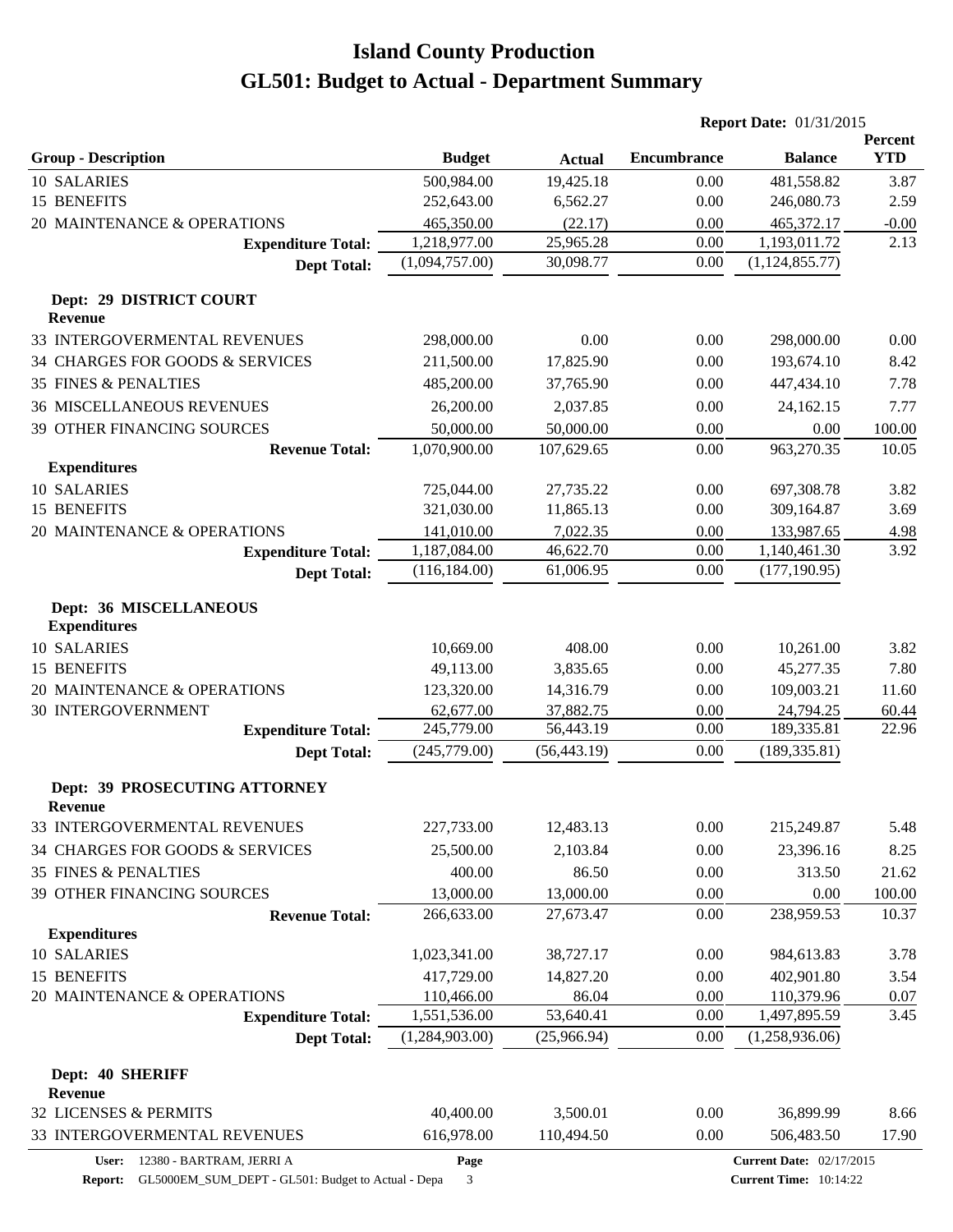|                                           |                |               | <b>Report Date: 01/31/2015</b> |                |                       |
|-------------------------------------------|----------------|---------------|--------------------------------|----------------|-----------------------|
| <b>Group - Description</b>                | <b>Budget</b>  | <b>Actual</b> | <b>Encumbrance</b>             | <b>Balance</b> | Percent<br><b>YTD</b> |
| 34 CHARGES FOR GOODS & SERVICES           | 43,600.00      | 2,783.98      | 0.00                           | 40,816.02      | 6.38                  |
| 35 FINES & PENALTIES                      | 250.00         | 309.80        | 0.00                           | (59.80)        | 123.92                |
| <b>36 MISCELLANEOUS REVENUES</b>          | 10,000.00      | 199.28        | 0.00                           | 9,800.72       | 1.99                  |
| <b>38 NONREVENUES</b>                     | 0.00           | 1,096.42      | 0.00                           | (1,096.42)     | 0.00                  |
| 39 OTHER FINANCING SOURCES                | 725,000.00     | 725,000.00    | 0.00                           | 0.00           | 100.00                |
| <b>Revenue Total:</b>                     | 1,436,228.00   | 843,383.99    | 0.00                           | 592,844.01     | 58.72                 |
| <b>Expenditures</b>                       |                |               |                                |                |                       |
| 10 SALARIES                               | 4,468,401.00   | 184,749.78    | 0.00                           | 4,283,651.22   | 4.13                  |
| 15 BENEFITS                               | 1,822,693.00   | 61,634.24     | 0.00                           | 1,761,058.76   | 3.38                  |
| 20 MAINTENANCE & OPERATIONS               | 912,818.00     | 29,973.86     | 0.00                           | 882, 844. 14   | 3.28                  |
| <b>30 INTERGOVERNMENT</b>                 | 585,000.00     | 152,752.45    | 0.00                           | 432,247.55     | 26.11                 |
| <b>40 CAPITAL</b>                         | 41,623.00      | 0.00          | 0.00                           | 41,623.00      | 0.00                  |
| 50 INTERDEPT & TRANSFERS                  | 62,900.00      | 0.00          | 0.00                           | 62,900.00      | 0.00                  |
| <b>Expenditure Total:</b>                 | 7,893,435.00   | 429,110.33    | 0.00                           | 7,464,324.67   | 5.43                  |
| <b>Dept Total:</b>                        | (6,457,207.00) | 414,273.66    | 0.00                           | (6,871,480.66) |                       |
| Dept: 41 SUPERIOR COURT<br><b>Revenue</b> |                |               |                                |                |                       |
| 30 USE OF FUND BALANCE/RESERVES           | 8,500.00       | 0.00          | 0.00                           | 8,500.00       | 0.00                  |
| 32 LICENSES & PERMITS                     | 15,000.00      | 759.00        | 0.00                           | 14,241.00      | 5.06                  |
| 33 INTERGOVERMENTAL REVENUES              | 284,575.00     | 39,768.45     | 0.00                           | 244,806.55     | 13.97                 |
| 34 CHARGES FOR GOODS & SERVICES           | 18,000.00      | 1,830.76      | 0.00                           | 16,169.24      | 10.17                 |
| <b>36 MISCELLANEOUS REVENUES</b>          | 0.00           | 63.00         | 0.00                           | (63.00)        | 0.00                  |
| <b>Revenue Total:</b>                     | 326,075.00     | 42,421.21     | 0.00                           | 283,653.79     | 13.00                 |
| <b>Expenditures</b>                       |                |               |                                |                |                       |
| 10 SALARIES                               | 820,640.00     | 31,371.79     | 0.00                           | 789,268.21     | 3.82                  |
| 15 BENEFITS                               | 213,597.00     | 7,594.30      | 0.00                           | 206,002.70     | 3.55                  |
| 20 MAINTENANCE & OPERATIONS               | 156,639.00     | 22,289.53     | 0.00                           | 134,349.47     | 14.22                 |
| 50 INTERDEPT & TRANSFERS                  | 300,000.00     | 300,000.00    | 0.00                           | 0.00           | 100.00                |
| <b>Expenditure Total:</b>                 | 1,490,876.00   | 361,255.62    | 0.00                           | 1,129,620.38   | 24.23                 |
| <b>Dept Total:</b>                        | (1,164,801.00) | (318, 834.41) | 0.00                           | (845,966.59)   |                       |
| <b>Dept: 42 TREASURER</b><br>Revenue      |                |               |                                |                |                       |
| 31 TAXES                                  | 91,000.00      | 7,774.08      | 0.00                           | 83,225.92      | 8.54                  |
| 34 CHARGES FOR GOODS & SERVICES           | 6,030.00       | 238.36        | 0.00                           | 5,791.64       | 3.95                  |
| <b>36 MISCELLANEOUS REVENUES</b>          | 552,000.00     | 20,834.57     | 0.00                           | 531,165.43     | 3.77                  |
| <b>Revenue Total:</b>                     | 649,030.00     | 28,847.01     | 0.00                           | 620,182.99     | 4.44                  |
| <b>Expenditures</b>                       |                |               |                                |                |                       |
| 10 SALARIES                               | 406,818.00     | 13,441.40     | 0.00                           | 393,376.60     | 3.30                  |
| 15 BENEFITS                               | 158,855.00     | 6,576.18      | 0.00                           | 152,278.82     | 4.13                  |
| 20 MAINTENANCE & OPERATIONS               | 66,775.00      | 478.67        | 0.00                           | 66,296.33      | 0.71                  |
| <b>40 CAPITAL</b>                         | 1,500.00       | 0.00          | 0.00                           | 1,500.00       | 0.00                  |
| 60 DEBT SERVICE                           | 5,000.00       | (0.07)        | 0.00                           | 5,000.07       | $-0.00$               |
| <b>Expenditure Total:</b>                 | 638,948.00     | 20,496.18     | 0.00                           | 618,451.82     | 3.20                  |
| <b>Dept Total:</b>                        | 10,082.00      | 8,350.83      | 0.00                           | 1,731.17       |                       |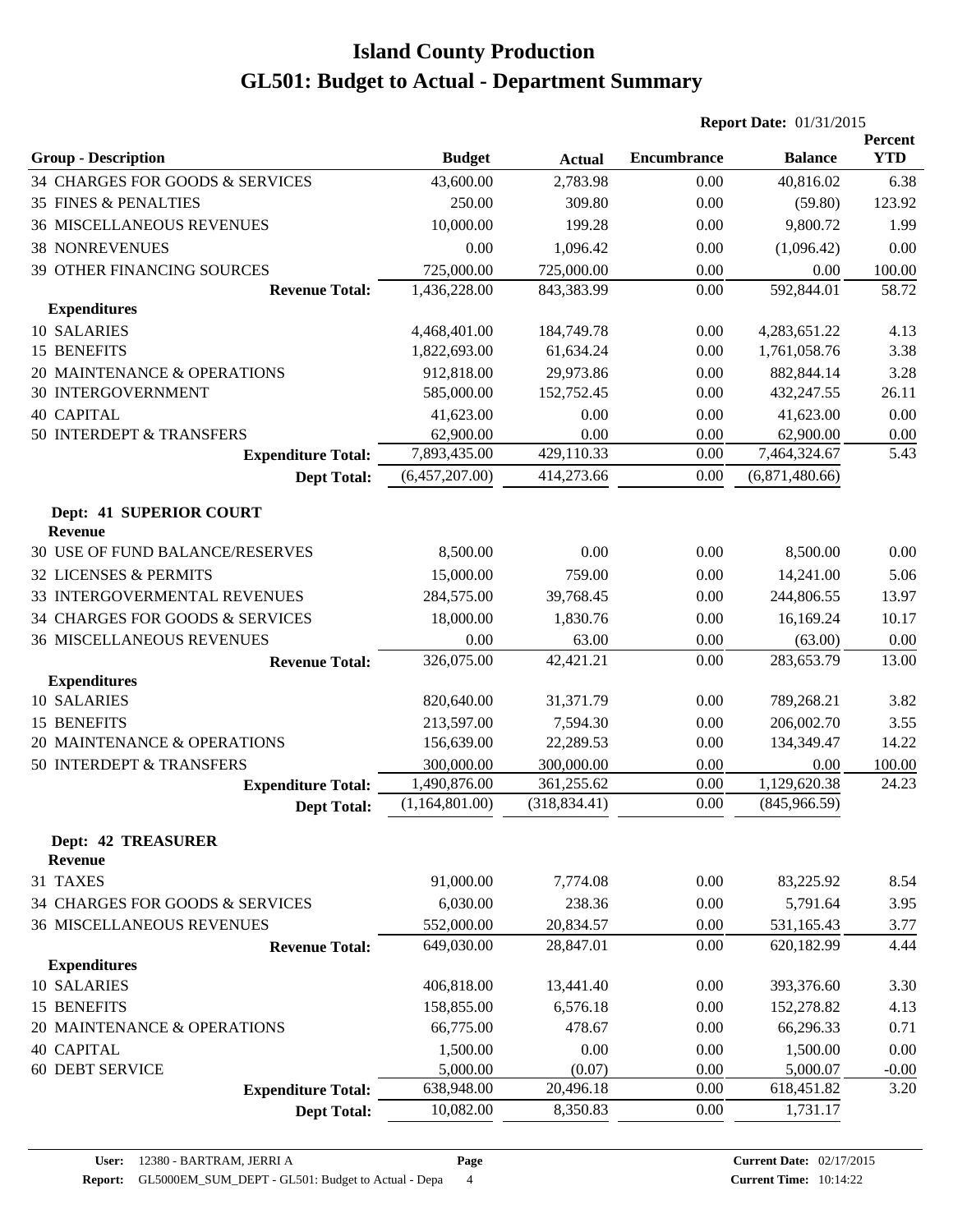|                                                 |               |               | <b>Report Date: 01/31/2015</b> |                |                       |
|-------------------------------------------------|---------------|---------------|--------------------------------|----------------|-----------------------|
| <b>Group - Description</b>                      | <b>Budget</b> | <b>Actual</b> | <b>Encumbrance</b>             | <b>Balance</b> | Percent<br><b>YTD</b> |
| Dept: 47 BUDGET                                 |               |               |                                |                |                       |
| <b>Expenditures</b>                             |               |               |                                |                |                       |
| 10 SALARIES                                     | 49,600.00     | 1,879.38      | 0.00                           | 47,720.62      | 3.78                  |
| 15 BENEFITS                                     | 13,936.00     | 497.53        | 0.00                           | 13,438.47      | 3.57                  |
| 20 MAINTENANCE & OPERATIONS                     | 5,150.00      | 1.50          | 0.00                           | 5,148.50       | 0.02                  |
| <b>Expenditure Total:</b>                       | 68,686.00     | 2,378.41      | 0.00                           | 66,307.59      | 3.46                  |
| <b>Dept Total:</b>                              | (68, 686.00)  | (2,378.41)    | 0.00                           | (66, 307.59)   |                       |
| Dept: 48 EMERGENCY MANAGEMENT<br><b>Revenue</b> |               |               |                                |                |                       |
| 33 INTERGOVERMENTAL REVENUES                    | 122,500.00    | 0.00          | 0.00                           | 122,500.00     | 0.00                  |
| <b>Revenue Total:</b>                           | 122,500.00    | 0.00          | 0.00                           | 122,500.00     | 0.00                  |
| <b>Expenditures</b>                             |               |               |                                |                |                       |
| 10 SALARIES                                     | 59,544.00     | 2,234.22      | 0.00                           | 57,309.78      | 3.75                  |
| 15 BENEFITS                                     | 14,091.00     | 471.92        | 0.00                           | 13,619.08      | 3.34                  |
| 20 MAINTENANCE & OPERATIONS                     | 134,930.00    | 59.08         | 0.00                           | 134,870.92     | 0.04                  |
| <b>Expenditure Total:</b>                       | 208,565.00    | 2,765.22      | 0.00                           | 205,799.78     | 1.32                  |
| <b>Dept Total:</b>                              | (86,065.00)   | (2,765.22)    | 0.00                           | (83, 299.78)   |                       |
| Dept: 53 PLANNING<br><b>Revenue</b>             |               |               |                                |                |                       |
| 32 LICENSES & PERMITS                           | 1,208,750.00  | 67,735.48     | 0.00                           | 1,141,014.52   | 5.60                  |
| 33 INTERGOVERMENTAL REVENUES                    | 190,400.00    | 0.00          | 0.00                           | 190,400.00     | 0.00                  |
| 34 CHARGES FOR GOODS & SERVICES                 | 588,715.00    | 34,219.48     | 0.00                           | 554,495.52     | 5.81                  |
| <b>36 MISCELLANEOUS REVENUES</b>                | 300.00        | 52.94         | 0.00                           | 247.06         | 17.64                 |
| 39 OTHER FINANCING SOURCES                      | 67,000.00     | 67,000.00     | 0.00                           | 0.00           | 100.00                |
| <b>Revenue Total:</b>                           | 2,055,165.00  | 169,007.90    | 0.00                           | 1,886,157.10   | 8.22                  |
| <b>Expenditures</b>                             |               |               |                                |                |                       |
| 10 SALARIES                                     | 1,175,723.00  | 43,021.72     | 0.00                           | 1,132,701.28   | 3.65                  |
| 15 BENEFITS                                     | 523,903.00    | 17,190.65     | 0.00                           | 506,712.35     | 3.28                  |
| 20 MAINTENANCE & OPERATIONS                     | 265,039.00    | 736.56        | 0.00                           | 264,302.44     | 0.27                  |
| <b>Expenditure Total:</b>                       | 1.964.665.00  | 60,948.93     | 0.00                           | 1,903,716.07   | 3.10                  |
| <b>Dept Total:</b>                              | 90,500.00     | 108,058.97    | 0.00                           | (17, 558.97)   |                       |
| Dept: 54 GENERAL SERVICES ADMIN<br>Revenue      |               |               |                                |                |                       |
| 32 LICENSES & PERMITS                           | 18,200.00     | 2,561.00      | 0.00                           | 15,639.00      | 14.07                 |
| 33 INTERGOVERMENTAL REVENUES                    | 53,876.00     | 0.00          | 0.00                           | 53,876.00      | 0.00                  |
| 34 CHARGES FOR GOODS & SERVICES                 | 32,568.00     | 2,692.70      | 0.00                           | 29,875.30      | 8.26                  |
| <b>35 FINES &amp; PENALTIES</b>                 | 1,000.00      | 0.00          | 0.00                           | 1,000.00       | 0.00                  |
| <b>36 MISCELLANEOUS REVENUES</b>                | 4,017.00      | 285.00        | 0.00                           | 3,732.00       | 7.09                  |
| <b>Revenue Total:</b>                           | 109,661.00    | 5,538.70      | 0.00                           | 104,122.30     | 5.05                  |
| <b>Expenditures</b>                             |               |               |                                |                |                       |
| 10 SALARIES                                     | 121,310.00    | 3,939.24      | 0.00                           | 117,370.76     | 3.24                  |
| 15 BENEFITS                                     | 33,735.00     | 1,084.28      | 0.00                           | 32,650.72      | 3.21                  |
| 20 MAINTENANCE & OPERATIONS                     | 1,030,802.00  | 80,762.54     | 0.00                           | 950,039.46     | 7.83                  |
| 30 INTERGOVERNMENT                              | 10,000.00     | 4.28          | 0.00                           | 9,995.72       | 0.04                  |
| <b>Expenditure Total:</b>                       | 1,195,847.00  | 85,790.34     | 0.00                           | 1,110,056.66   | 7.17                  |

**Page**